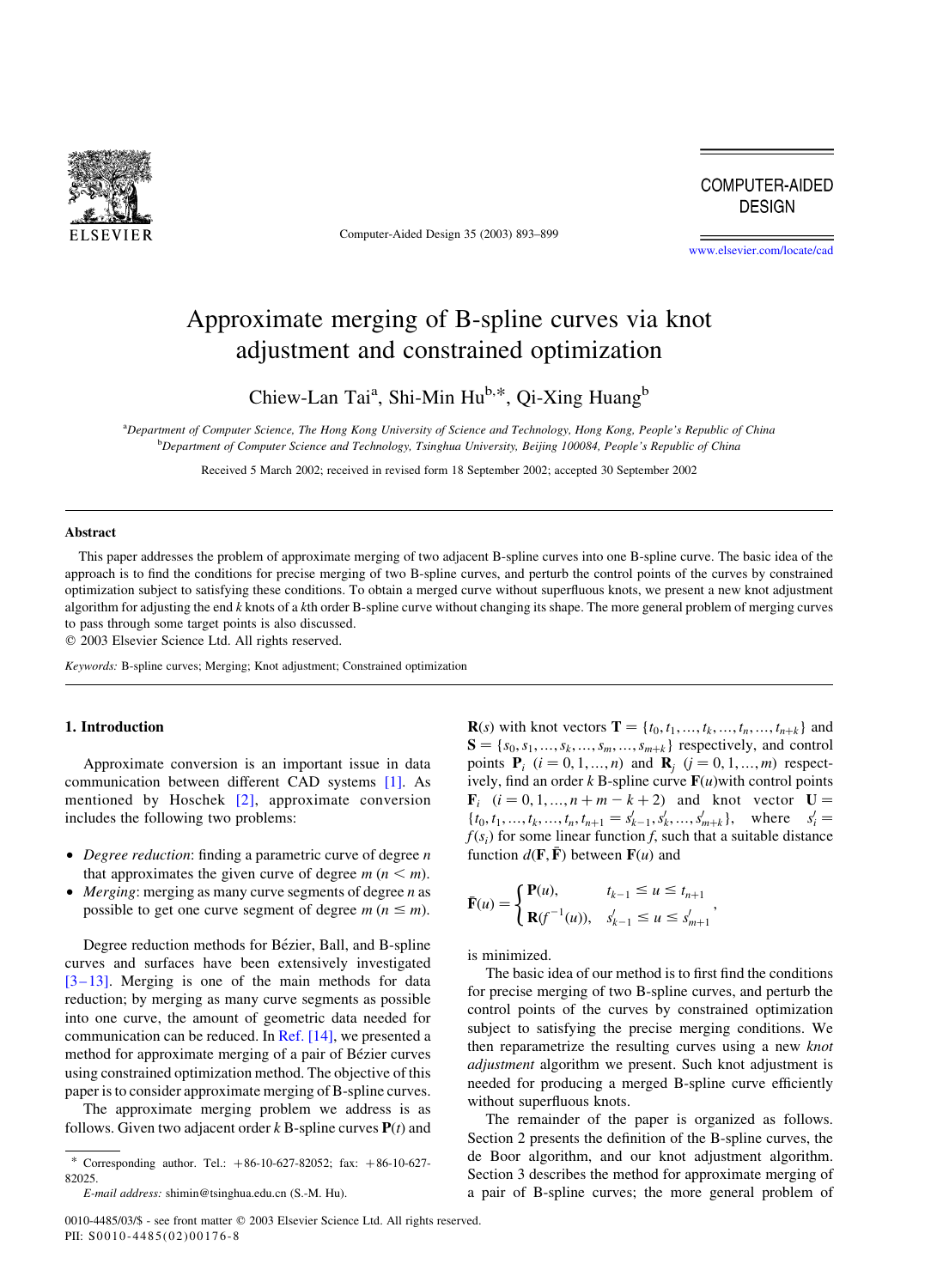approximate merging with point constraints is also discussed. Conclusions are given in Section 4.

## 2. B-spline curves, evaluation and knot adjustment

A B-spline curve of order k with control points  $P_i$  (*i* =  $0, 1, \ldots, n$  can be defined as

$$
\mathbf{P}(t) = \sum_{i=0}^{n} P_i N_{i,k}(t), \qquad t_{k-1} \le t \le t_{n+1}, \tag{1}
$$

where  $N_{i,k}(t)$  are the B-spline basis functions of order k defined over the knot vector  $\mathbf{T} = \{t_0, t_1, ..., t_k, ..., t_{n+k}\},\$ which is defined by the following recursive de Boor-Cox formula [\[15\]](#page-6-0)

$$
N_{i,1}(t) = \begin{cases} 1, & t_i \le t < t_{i+1} \\ 0, & \text{Otherwise} \end{cases},
$$
  

$$
N_{i,k}(t) = \frac{t - t_i}{t_{i+k-1} - t_i} N_{i,k-1}(t) + \frac{t_{i+k} - t}{t_{i+k} - t_{i+1}} N_{i+1,k-1}(t). \quad (2)
$$

The point on the curve  $P(t)$  at parameter  $t$  ( $t \in [t_i, t_{i+1}]$ ) can be evaluated using the following de Boor algorithm

adjust the knot vector **T** to  $T_2 = \{t_0, t_1, ..., t_k, ..., t_n, t_{n+1},$  $t'_{n+2},..., t'_{n+k}$ , where  $t_{n+1} \leq t'_{n+2} \leq ... \leq t'_{n+k-1} \leq t'_{n+k}$ .

Suppose the new curve defined on the new knot vector  $T_2$ is denoted by  $\mathbf{Q}(t)$  with control points  $\mathbf{Q}_0, \mathbf{Q}_1, \dots, \mathbf{Q}_n$ . Since the shape of the curve remains unchanged, we have  $P(t) =$ Q(*t*). We claim that  $Q_i = P_i$ ,  $0 \le i \le n - k + 2$ , and the other  $\mathbf{Q}_i$ ,  $n - k + 3 \le i \le n$  can be computed recursively by Algorithm 1. The correctness proof is given in Appendix 1.

Algorithm 1. Computing the new control points after knot adjustment from  $T$  to  $T_2$ 

- 1. Compute  $\mathbf{P}_{n-k+2}^l$ ,  $l = 1, 2, ..., k-1$  by Eq. (5).
- 2. Let  $\mathbf{Q}_{n-k+2}^{l} = \mathbf{P}_{n-k+2}^{l}$ , for  $l = 0, 1, ..., k-1$ .
- 3. Compute  $\mathbf{Q}_i^0$  for  $n k + 3 \le i \le n$  by (see top row of Fig. 1)

$$
\mathbf{Q}_{i}^{l} = \frac{t'_{i+k-1} - t_{i+l}}{k-l-1} \mathbf{Q}_{i-1}^{l+1} + \mathbf{Q}_{i-1}^{l},
$$
  
\n
$$
i = n - k + 3, \quad n - k + 4, ..., n, \quad l = 0, 1, ..., n - i,
$$
\n(6)

which can be derived from Eq. (5)

4. Let  $\mathbf{Q}_i = \mathbf{P}_i$  for  $i \le n - k + 2$ , and  $\mathbf{Q}_i = \mathbf{Q}_i^0$  for  $n - k + 1$  $3 \leq i \leq n$ .

$$
\mathbf{P}_i^r(t) = \begin{cases} \mathbf{P}_i, & r = 0, i = 0, 1, ..., n \\ \frac{t_{i+k} - t}{t_{i+k} - t_{i+r}} P_i^{r-1} + \frac{t - t_{i+r}}{t_{i+k} - t_{i+r}} P_{i+1}^{r-1}, & r = 1, 2, ..., k - 1; i = j - k + 1, ..., j - r \end{cases}
$$
(3)

and  $P(t) = P_{j-k+1}^{k-1}(t)$ .

To compute the derivatives of a B-spline curve, by letting  $P_i^0 = P_i$ , and writing

$$
\mathbf{P}^{(0)}(t) = \mathbf{P}(t) = \sum_{i=0}^{n} \mathbf{P}_{i}^{0} N_{i,k}(t),
$$

we get (see p. 97 in [Ref. \[15\]](#page-6-0))

$$
\mathbf{P}^{(l)}(t) = \sum_{i=0}^{n-l} \mathbf{P}_i^l N_{i+1,k-l}(t),
$$
\n(4)

where

$$
\mathbf{P}_{i}^{l} = \begin{cases} \mathbf{P}_{i}, & l = 0\\ \frac{k - l}{t_{i+k} - t_{i+l}} (\mathbf{P}_{i+1}^{l-1} - \mathbf{P}_{i}^{l-1}), & l > 0 \end{cases}
$$
(5)

Suppose two kth order B-spline curves  $P(t)$  and  $R(s)$  with knot vectors  $\mathbf{T} = \{t_0, t_1, ..., t_k, ..., t_n, ..., t_{n+k}\}\$ and  $\mathbf{S} =$  ${s_0, s_1, ..., s_k, ..., s_m, ..., s_{m+k}}$  are to be merged. In our merging algorithm, after perturbing the control points to satisfy precise merging conditions, we adjust the knot vectors of the curves. Specifically, we adjust the last  $k$ knots of the curve  $P(t)$  so that they match k knots of the curve  $\mathbf{R}(s)$ ; that is, the knot vector of  $\mathbf{P}(t)$  must be adjusted from **T** to **T**<sup> $'$ </sup> = { $t_0, t_1, ..., t_k, ..., t_n, t_{n+1}, s_k, s_{k+1}, ..., s_{2k-2}$ }. Although this knot adjustment can be achieved by first clamping T, and then unclamping it to  $T'$  [\[15\],](#page-6-0) for efficiency, we propose a new general algorithm to directly

[Fig. 2](#page-2-0) shows the results of adjusting the knot vectors of two cubic B-spline curves. The original control polygons are shown in solid line, while the new control polygons are shown in dotted line. In Fig.  $2(a)$ , the knot vector is adjusted from  $\{0, 0, 0, 0, 0.5, 1, 1, 1, 1\}$  to {0; 0; 0; 0; 0:5; 1; 1:3; 1:3; 1:3}: In [Fig. 2\(b\),](#page-2-0) is adjusted to  $\{-0.6, -0.4, -0.2, 0, 0.5, 1, 1.5, 1.6, 1.7\}.$ 

### 3. Merging by constrained optimization

Suppose  $P(t)$  and  $R(s)$  are two B-spline curves to be approximately merged. Let  $\mathbf{R}(s)$  be a B-spline curve with control points  $\mathbf{R}_i$   $(i = 0, 1, ..., m)$  and knot vector

$$
Q_{n-k+2}^{0} \rightarrow Q_{n-k+3}^{0} \rightarrow Q_{n-k+4}^{0} \rightarrow \cdots \rightarrow Q_{n}^{0}
$$
\n
$$
Q_{n-k+2}^{1} \rightarrow Q_{n-k+3}^{1} \rightarrow Q_{n-k+4}^{1} \rightarrow \cdots \rightarrow Q_{n-1}^{1}
$$
\n
$$
Q_{n-k+2}^{2} \rightarrow Q_{n-k+3}^{2} \rightarrow \vdots \rightarrow \cdots
$$
\n
$$
\vdots \rightarrow \vdots \rightarrow Q_{n-k+4}^{k-2}
$$
\n
$$
Q_{n-k+2}^{k-2} \rightarrow Q_{n-k+3}^{k-2}
$$
\n
$$
Q_{n-k+2}^{k-2}
$$
\n
$$
Q_{n-k+2}^{k-2}
$$
\n
$$
Q_{n-k+3}^{k-1}
$$
\n
$$
Q_{n-k+2}^{k-1}
$$

Fig. 1. Recursive computation of  $\mathbf{Q}_i = \mathbf{Q}_i^0$ ,  $i = n - k + 2, ..., n$ .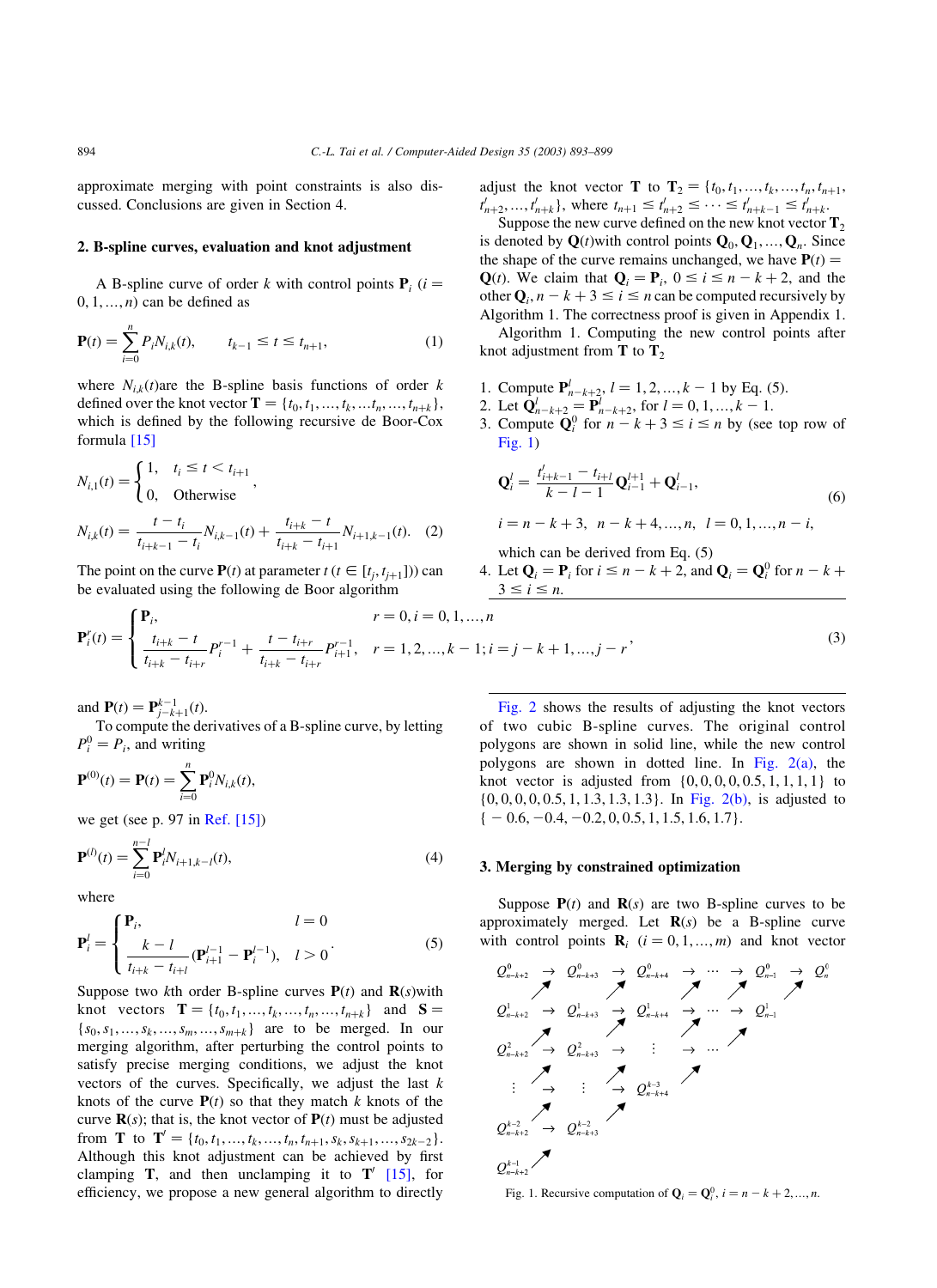<span id="page-2-0"></span>

Fig. 2. Two examples of knot adjustment of B-spline curves.

 $S = \{s_0, s_1, ..., s_k, ..., s_m, ..., s_{m+k}\}\$ . Without loss of generality, we suppose that the order of **R**(s) is also k, and  $t_{n+1}$  =  $s_{k-1}$ . To obtain a good parametrization for the merged curve, we perform a linear transformation  $f$  on the knot vector S such that

$$
\frac{\text{arc length of } \mathbf{P}(t) \text{ over } [t_n, t_{n+1}]}{\text{arc length of } \mathbf{R}(s) \text{ over } [s_k - s_{k-1}]} = \frac{t_{n+1} - t_n}{s_k - s_{k-1}}.
$$

#### 3.1. Conditions for precise merging

We first derive the conditions for the curves  $P(t)$  and  $R(s)$ to be precisely merged into one B-spline curve. We let the curves share common derivatives, that is, to precisely merge at  $P(t_{n+1}) = R(s_{k-1})$ , we need

$$
\mathbf{P}^{(l)}(t_{n+1}) = R^{(l)}(s_{k-1}), \qquad l = 0, 1, ..., k-2,
$$
  
i.e.

$$
\sum_{i=n-k+1}^{n-l} \mathbf{P}_i^l N_{i+1,k-l}^T(t_{n+1}) = \sum_{i=0}^{k-1-l} \mathbf{R}_i^l N_{i+1,k-l}^S(s_{k-1}),
$$
  
\n
$$
l = 0, 1, ..., k-2,
$$
\n(7)

where  $N_{i,k}^T(t) N_{i,k}^S(s)$  are B-spline basis functions defined on the knot vectors  $\mathbf T$  and  $\mathbf S$ , respectively. According to Eq. (6),  $\mathbf{P}_i^l$  and  $\mathbf{R}_i^l$  in Eq. (7) can be rewritten as  $\sum_{j=n-k+1}^{n} a_{ij}^{(l)} \mathbf{P}_j$  and  $\sum_{j=0}^{k-1} b_{ij}^{(l)} \mathbf{R}_j$ , respectively, where  $a_{ij}^{(l)}$  and  $b_{ij}^{(l)}$  can be computed by Algorithms 2 and 3, respectively.

Algorithm 2. Computing  $a_{ij}^{(l)}$ ,  $n - k + 1 \le i \le n - l$ ,  $n - k + 1 \le j \le n, 0 \le l \le k - 2.$ 

1. For  $n - k + 1 \le j \le n$ , let  $p_0, p_1, ..., p_n$  be scalars, and

$$
p_i = \delta_{ij} = \begin{cases} 0, & i \neq j \\ 1, & i = j \end{cases}.
$$

2. Let

$$
p_i^l = \begin{cases} p_i, & \text{for } l = 0\\ \frac{k - l}{t_{i+k} - t_{i+l}} (p_{i+1}^{l-1} - p_i^{l-1}) & \text{for } l > 0 \end{cases}.
$$

3. Let  $a_{ij}^{(l)} = p_i^l$ ,  $n - k + 1 \le i \le n - l$ ,  $0 \le l \le k - 2$ .

Algorithm 3. Computing  $b_{ij}^{(l)}$ ,  $0 \le i \le k - 1 - l$ ,  $0 \le$  $j \le k - 1, 0 \le l \le k - 2.$ 

1. For 
$$
0 \le j \le k - 1
$$
, let  $p_0, p_1, \ldots, p_n$  be scalars and

$$
p_i = \delta_{ij} = \begin{cases} 0, & i \neq j \\ 1, & i = j \end{cases}.
$$

2. Let

$$
p_i^l = \begin{cases} p_i, & \text{for } l = 0\\ \frac{k - l}{s_{i+k} - s_{i+l}} (p_{i+1}^{l-1} - p_i^{l-1}), & \text{for } l > 0 \end{cases}.
$$

3. Let 
$$
b_{ij}^{(l)} = p_i^l
$$
,  $0 \le i \le k - 1 - l$ ,  $0 \le l \le k - 2$ .

Then the precise merging conditions in Eq. (7) can be rewritten as

$$
\sum_{j=n-k+1}^{n} \left( \sum_{i=n-k+1}^{n-l} a_{ij}^{(l)} N_{i+1,k-l}^{T} (t_{n+1}) \right) \mathbf{P}_{j}
$$
  
 
$$
- \sum_{j=0}^{k-1} \left( \sum_{i=0}^{k-1-l} b_{ij}^{(l)} N_{i+1,k-l}^{S} (S_{k-1}) \right) \mathbf{R}_{j} = 0,
$$
  
  $l = 0, 1, ..., k-2.$  (8)

# 3.2. Merging by constrained optimization

To merge two arbitrary curves  $P(t)$  and  $R(s)$ , we first perturb their control points so that the curves can be precisely merged. We achieve this by minimizing the total perturbation of the control points subject to the precise merging constraints Eq. (8). Let the perturbation of the control points of  $P(t)$  and  $R(s)$  be denoted by  $\epsilon_i =$ { $\epsilon_i^x, \epsilon_i^y, \epsilon_i^z$ }  $i=n-k+2, n-k+3,...,n$  and  $\delta_i = {\delta_i^x, \delta_i^y, \delta_i^z}$ },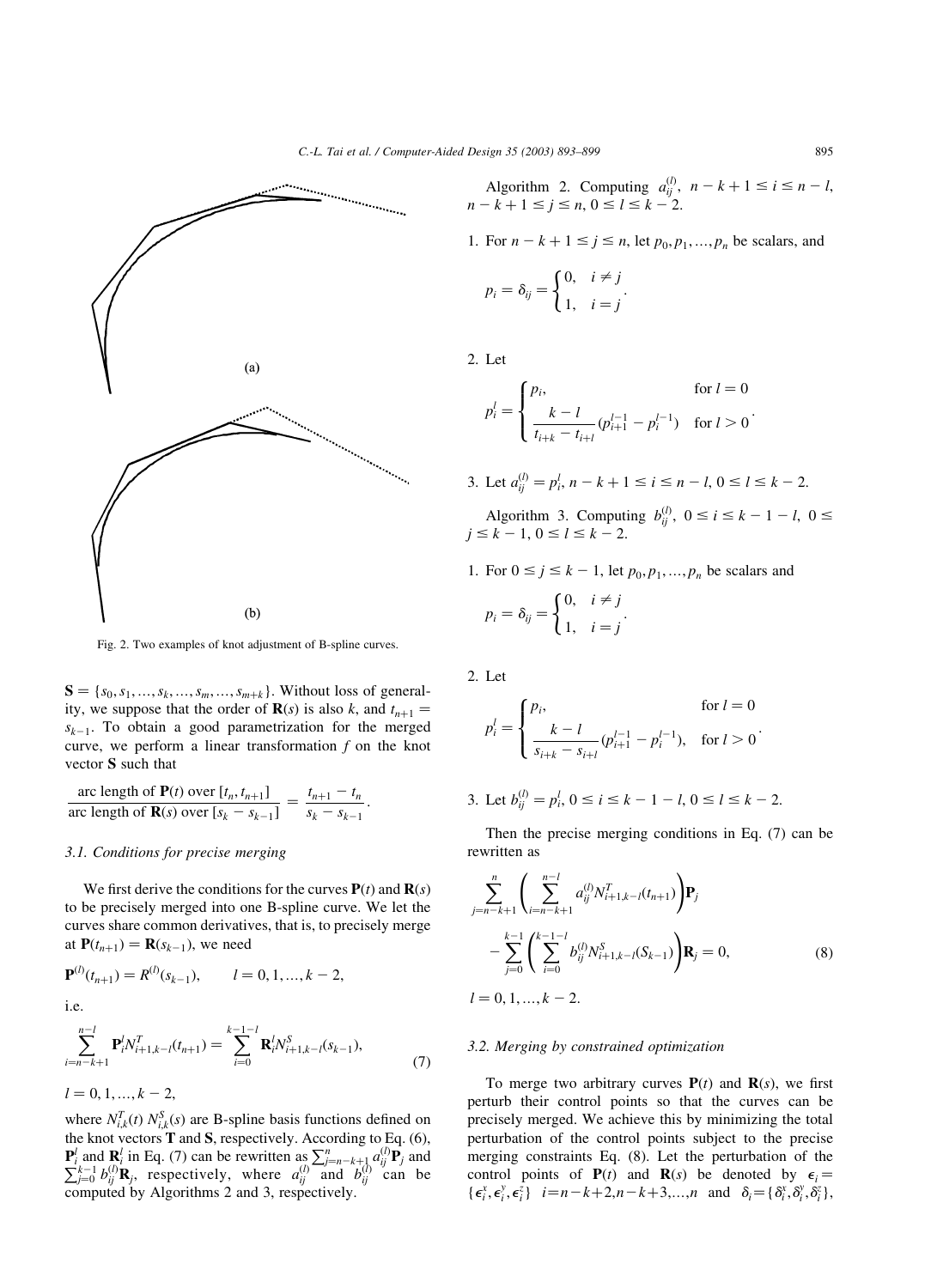$i=0,1,...,k-2$  respectively.<sup>1</sup> That is, the modified curves are

$$
\hat{\mathbf{P}}(t) = \sum_{i=0}^{n} \hat{\mathbf{P}}_{i} N_{i,k}^{T}(t) = \sum_{i=0}^{n} (\mathbf{P}_{i} + \epsilon_{i}) N_{i,k}^{T}(t), \quad t_{k-1} \le t \le t_{n+1},
$$

and

$$
\hat{\mathbf{R}}(s) = \sum_{i=0}^{m} \hat{\mathbf{R}}_i N_{i,k}^S(s) = \sum_{i=0}^{m} (\mathbf{R}_i + \delta_i) N_{i,k}^S(s), \quad s_{k-1} \le s \le s_{m+1},
$$

and the precise-merging conditions from Eq. (8) become

$$
\sum_{j=n-k+1}^{n} \left( \sum_{i=n-k+1}^{n-1} a_{ij}^{(l)} N_{i+1,k-l}^{T}(t_{n+1}) \right) (\mathbf{P}_j + \epsilon_j)
$$
  

$$
- \sum_{j=0}^{k-1} \left( \sum_{i=0}^{k-1-l} b_{ij}^{(l)} N_{i+1,k-l}^{S}(s_{k-1}) \right) (\mathbf{R}_j + \delta_j) = 0,
$$
 (9)

 $l = 0, 1, \ldots, k - 2.$ 

More generally, we consider the approximate merging problem in which the merged curve is constrained to pass through some target points on the original curves. This can be achieved by adding point constraint conditions as follows

$$
\sum_{i=n-k+1}^{n} \mathbf{P}_{i} N_{i,k}^{T}(t_{j}) = \sum_{i=n-k+1}^{n} (\mathbf{P}_{i} + \epsilon_{i}) N_{i,k}^{T}(t_{j}), \quad j = 0, 1, ..., g.
$$
  

$$
\sum_{i=0}^{k-1} \mathbf{R}_{i} N_{i,k}^{S}(s_{j}) = \sum_{i=0}^{k-1} (\mathbf{R}_{i} + \delta_{i}) N_{i,k}^{S}(s_{j}), \quad j = 0, 1, ..., h.
$$

where  $t_i$ ,  $j = 0,1,...,g$  and  $s_i$ ,  $j = 0,1,...,h$  are parameters of the target points on  $P(t)$  and  $R(s)$ , respectively.<sup>2</sup> So we have

$$
\sum_{i=n-k+1}^{n} \epsilon_i N_{i,k}^T(t_j) = 0, \quad j = 0, 1, ..., g.
$$
 (10)

$$
\sum_{i=0}^{k-1} \delta_i N_{i,k}^S(s_j) = 0, \quad j = 0, 1, \dots, h.
$$
 (11)

We determine  $\epsilon_i$   $\delta_i$  by setting the optimization objective  $O(\epsilon_i, \delta_i)$  as

Min 
$$
O(\epsilon_i, \delta_j) = \sum_{i=n-k+2}^n \epsilon_i + \sum_{j=0}^{k-2} \delta_j,
$$
 (12)

and define the Lagrange function as

$$
L = \sum_{i=n-k+2}^{n} \epsilon_{i} + \sum_{j=0}^{k-2} \delta_{j} + \sum_{l=0}^{k-2} \lambda_{l} \left( \sum_{j=n-k+1}^{n} \left( \sum_{i=n-k+1}^{n-l} a_{ij}^{(l)} N_{i+1,k-l}^{T} (t_{n+1}) \right) \times (\mathbf{P}_{j} + \epsilon_{j}) - \sum_{j=0}^{k-1} \left( \sum_{i=0}^{k-1-l} b_{ij}^{(l)} N_{i+1,k-l}^{S} (s_{k-1}) \right) (\mathbf{R}_{j} + \delta_{j}) + \sum_{j=0}^{g} \lambda_{k-1+j} \left( \sum_{i=n-k+1}^{n} \epsilon_{i} N_{i,k}^{T} (t_{j}) \right) + \sum_{j=0}^{h} \lambda_{k+g+j} \left( \sum_{i=0}^{k-1} \delta_{i} N_{i,k}^{S} (s_{j}) \right), \tag{13}
$$

where  $\lambda_i = [\lambda_i^x, \lambda_i^y, \lambda_i^z]$  are the Lagrange multipliers. By setting  $\partial L/\partial \epsilon_i^{\chi}$ ,  $\partial L/\partial \epsilon_i^{\chi}$ ,  $\partial L/\partial \epsilon_i^z$ ,  $\partial L/\partial \delta_j^{\chi}$ ,  $\partial L/\partial \delta_j^{\chi}$ ,  $\partial L/\partial \lambda_i^{\chi}$ ,  $\partial L/\partial \lambda_i^{\chi}$ ,  $\partial L/\partial \lambda_i^{\chi}$  $\partial L/\partial \lambda_i^z$  to zero, and writing the derived equations in vector form, we obtain a system of linear equations, which includes Eqs. (9)– (11), and the following two equations

$$
2\epsilon_i = -\sum_{l=0}^{k-2} \sum_{j=n-k+1}^{n-l} \lambda_l a_{ij}^{(l)} N_{i+1,k-l}^T(t_{n+1}) + \sum_{j=0}^s \lambda_{k-1+j} N_{i,k}^T(t_j),
$$
  
\n
$$
n-k+2 \le i \le n,
$$
  
\n
$$
2\delta_j = \sum_{l=0}^{k-2} \sum_{i=0}^{k-1-l} \lambda_l b_{ij}^{(l)} N_{i+1,k-l}^S(s_{k-1}) + \sum_{j=0}^h \lambda_{k+g+j} N_{i,k}^S(s_j),
$$
\n(15)

 $0 \le i \le k-2$ .

By solving the linear system, the constrained optimization solution can be obtained.

After obtaining two modified curves that can be precisely merged, we let

$$
\mathbf{T}_{\text{new}} = \{t_0, t_1, \dots, t_k, \dots, t_n, t_{n+1} = s_{k-1}, s_k, s_{k+1}, \dots, s_m, \dots, s_{m+k}\}
$$

be the knot vector of the merged curve to be constructed. Using Algorithm 1, we adjust the knot vector **T** of curve  $\hat{\mathbf{P}}(t)$ to  $\mathbf{T}' = \{t_0, t_1, \ldots, t_k, \ldots, t_n, t_{n+1}, s_k, s_{k+1}, \ldots, s_{2k-2}\}\$  and the knot vector **S** of curve  $\hat{\mathbf{R}}(s)$  to  $\mathbf{S}' = \{t_{n-k+2},...,t_n,t_{n+1} =$  $s_{k-1}, s_k, s_{k+1}, \ldots, s_{m+k}$ , respectively. For simplicity, we still denote the control points after knot adjustment as  $\hat{\mathbf{P}}_i$ , i= 0,1,...,n;  $\hat{\mathbf{R}}_i$ ,  $i = 0,1,...,m$ . Since  $\hat{\mathbf{P}}(t)$  and  $\hat{\mathbf{R}}(s)$  satisfy the precise merging conditions, i.e. they have common derivatives at parameter  $t_{n+1} = s_{k-1}$ , we conclude that the control points of the merged curve are

$$
\{\hat{\mathbf{P}}_0, \hat{\mathbf{P}}_1, ..., \hat{\mathbf{P}}_{n-k+1}, \hat{\mathbf{P}}_{n-k+2} = \hat{\mathbf{R}}_0, \hat{\mathbf{P}}_{n-k+3} = \hat{\mathbf{R}}_1, ..., \hat{\mathbf{P}}_n
$$
  
=  $\hat{\mathbf{R}}_{k-2}, \hat{\mathbf{R}}_{k-1}, ..., \hat{\mathbf{R}}_m$ .

#### 3.3. Error estimation and examples

B-spline curves of order 4 are among the most commonly used parametric curves in shape design. Here, we give an error analysis for merging two B-spline curves of order 4; error analysis for order 2 and 3 curves can be similarly derived. For higher-order curves, it seems hard to obtain explicit estimation.

<sup>&</sup>lt;sup>1</sup> From precise merging conditions, only  $k - 1$  control points are involved in each curve, see Eq. (7). Thus, for convenience in subsequent derivation, we just set  $\epsilon_i = 0$   $(i = 0, 1, ..., n - k + 1)$  and  $\delta_i = 0$   $(i = k - 1, k - 2, ..., m)$ .

 $k^2$  Note that the total number of point constraints for two curves should be less than  $k - 1$ , otherwise the solution of the equation system does not exist.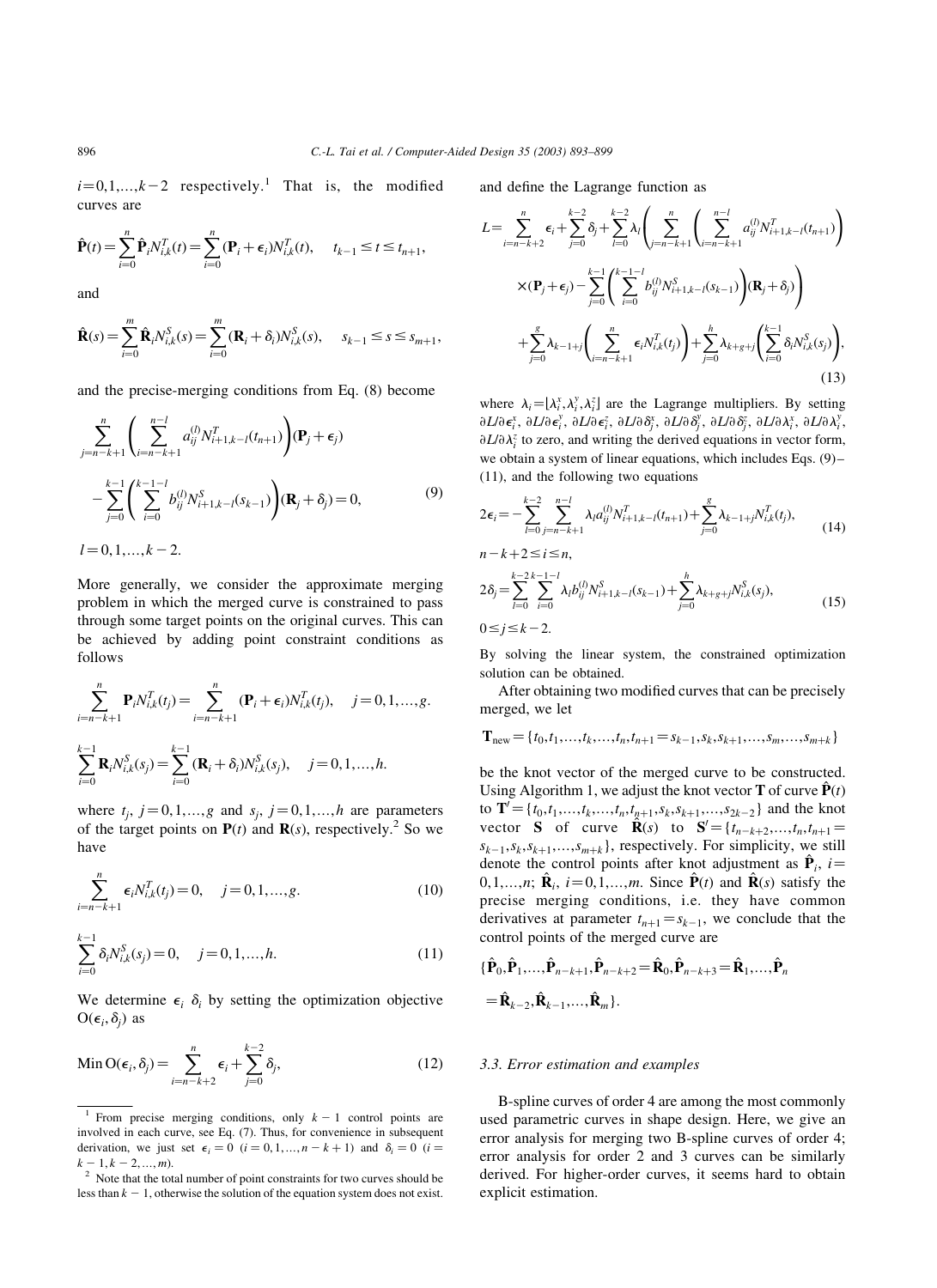

Fig. 3. Approximate merging of two clamped B-spline curves.

**Theorem 1.** Suppose  $P(t)$  and  $R(s)$  are two fourth-order Bspline curves, and  $t_{n+1} = \cdots = t_{n+k}$ ,  $s_0 = \cdots = s_{k-1}$ , we have the following estimation

$$
\|\mathbf{P} - \mathbf{F}\| \le \frac{3}{4} \frac{u_1 \Delta_1}{u_1 + \Delta_1} \|\mathbf{d}_1\| + \frac{1}{3} \frac{(u_1 + \Delta_1)^2 + u_1 \Delta_1 + u_1^2}{(u_1 + \Delta_1)^2} \times (u_1 \Delta_1 \|\mathbf{d}_2\| + |u_1 - \Delta_1| \|\mathbf{d}_1\|),
$$
 (16)

$$
\|\mathbf{R} - \mathbf{F}\| \le \frac{3}{4} \frac{u_1 \Delta_1}{u_1 + \Delta_1} \|\mathbf{d}_1\| + \frac{1}{3} \frac{(u_1 + \Delta_1)^2 + u_1 \Delta_1 + u_2^2}{(u_1 + \Delta_1)^2} \times (u_1 \Delta_1 \|\mathbf{d}_2\| + |u_1 - \Delta_1| \|\mathbf{d}_1\|),
$$
 (17)

where  $u_1 = t_{n+1} - t_n$ ,  $\Delta_1 = s_k - s_{k-1}$ ,  $\mathbf{d}_1 = \mathbf{P}^{(1)}(t_{n+1}) - \mathbf{R}^{(1)}$  $(t_{k-1}), \mathbf{d}_2 = \mathbf{P}^{(2)}(t_{n+1}) - \mathbf{R}^{(2)}(s_{k-1}), \|\mathbf{P} - \mathbf{F}\| = \max_{t \in [t_{k-1}, t_{n+1}]}$  $\|\mathbf{P}(t)-\mathbf{F}(t)\|$ , and  $\|\mathbf{R}-\mathbf{F}\|=\max_{s\in[s_{k-1},s_{n+1}]} \|\mathbf{R}(s)-\mathbf{F}(t_{n+1}+s)\|$ .

A proof of Theorem 1 is given in Appendix B.

We give some examples to illustrate our method. Figs. 3 and 4 show some examples of merging clamped and unclamped B-spline curves, respectively. The original curves are rendered in solid line, and the new merged curves are rendered in dotted line. In Fig.  $3(a)$ , the knot vectors of the original curves are both [0,0,0,0,0.5,1,1,1,1], and that of the merged curve is [0,0,0,0,0.5,1,1.48588,1.972, 1.972,1.972,1.972], and in Fig. 3(b), the knot vectors of the original curves are both  $[0,0,0,0,0.33,0.67,1,1,1,1]$ , and



Fig. 4. Approximate merging of two unclamped B-spline curves.



Fig. 5. Approximate merging with point constraints.

that of the merged curve is  $[0,0,0,0,0.33,0.67]$ , 1,1.338,1.675, 2.012,2.012,2.012,2.012]. In Fig. 4(a), the original knot vectors are [0,0,0,0,0.5,1,1.2,1.4,1.6] and [0,0, 0,0,0.5,1,1,1,1], and the resulting one is [0,0,0,0,0.5,1,1.523, 2.045,2.045,2.045,2.045]. In Fig. 4(b), the original knot vectors are [0,0,0,0,0.33,0.67,1,1.2,1.4,1.6] and  $[-0.3, -0.2, -0.1, 0, 0.33, 0.67, 1, 1, 1, 1]$ , and the resulting one for the merged curve is [0,0,0,0,0.33,0.67,1,1.342, 1.684,2.025, 2.025,2.025,2.025].

To increase the accuracy of merging, we can add geometric constraints, i.e. constraining the resulting curve to pass through some target points on the original curves. Fig. 5 shows the effect of merging with point constraints, the knot vectors of the original two curves are both  $[0,0,0,0,0.33,0.67,1,1,1,1]$ , the constrained points are  $P(0.75)$  and  $Q(0.25)$ , which are marked as squares in figure.

# 4. Conclusion and future works

This paper presents an algorithm for approximate merging of two B-spline curves. We derive the precise merging conditions by letting the curves share common derivatives. The curves are modified by constrained optimization to satisfy the precise merging conditions. By applying the knot adjustment algorithm, the control points of the merged curve can be directly obtained from those of the curves satisfying precise merging conditions. The resulting merged curve has no superfluous knots.

We have used 'Discrete coefficient norm' in  $L_2$  sense in this paper, as in [Ref. \[14\],](#page-6-0) but merging with the 'squared difference integral norm' is also possible. As a future work, merging of multiple B-spline curves and of surfaces can be further investigated.

## Acknowledgements

This research was partially supported by the Natural Science Foundation of China (Project Number 60225016), NKBRSF (Project Number 1998030600) and the Hong Kong Research Grant Council (HKUST6215/99E).

# Appendix A. Correctness proof of the knot adjustment algorithm

By the recursive definition of  $P_i^l$  and  $Q_i^l$  in Eqs. (5) and (6), respectively, it is sufficient to prove that (I)  $\mathbf{Q}_i = \mathbf{P}_i$  for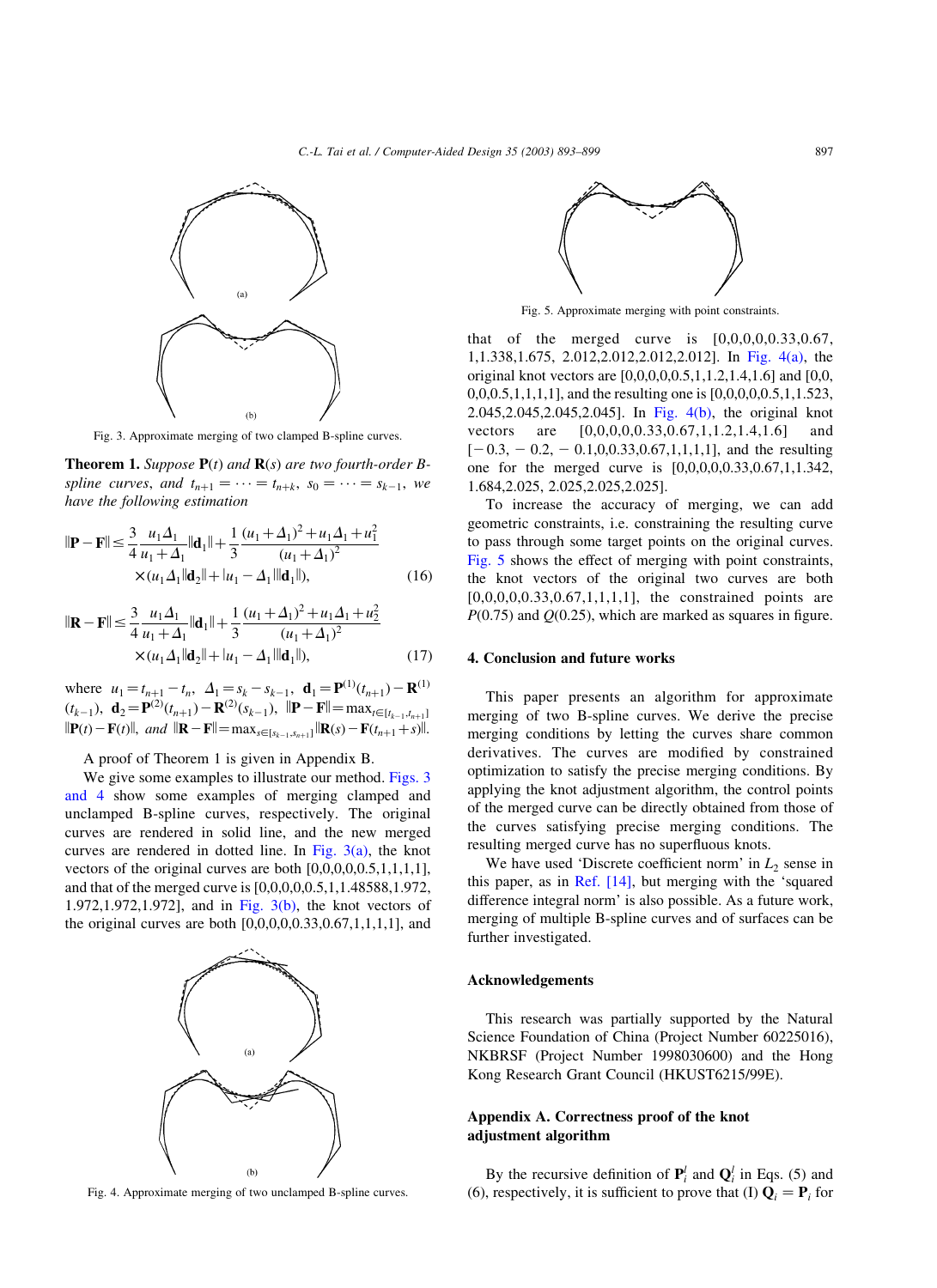$i \le n - k + 1$ ; (II)  $\mathbf{Q}_{n-k+2}^l = \mathbf{P}_{n-k+2}^l$  for  $l = 0, 1, ..., k - 2$ . We prove them for two possible cases.

(a)  $n \ge 2k - 2$ , i.e. at least k curve segments.

From the local property of B-spline curves, for  $t \in$  $[t_s, t_{s+1})$ , only k basis functions  $N_{ik}(t)$ ,  $i = s - k + 1, ..., s$ are non-zero, i.e.

$$
\mathbf{P}(t) = \sum_{i=s-k+1}^{s} \mathbf{P}_{i} N_{i,k}(t), \qquad t \in [t_{s}, t_{s+1}).
$$
 (A1)

Let  $N_{ik}(t)$  denote the B-spline basis functions defined on the knot vector  $T_2$ . From the construction of the knot vectors  $T$ and  $T_2$ , we have  $N_{i,k}(t) = \hat{N}_{i,k}(t)$ ,  $s - k + 1 \le i \le s$ , for all  $s \leq n - k.$ 

Consider the first B-spline curve segment in  $[t_{k-1}, t_k]$ . We have  $N_{i,k}(t) = \hat{N}_{i,k}(t)$ ,  $0 \le i \le k - 1$  (note  $n \ge 2k - 2$ ); hence we get  $\mathbf{Q}_i = \mathbf{P}_i$ ,  $0 \le i \le k - 1$ . By applying the same argument to the intervals  $t \in [t_s, t_{s+1}]$  for  $k - 2 \leq s \leq$  $n - k + 1$ . we have  $\mathbf{Q}_i = \mathbf{P}_i$  for  $i \leq n - k + 1$ . Thus (I) is true.

Next we show that (II) is true. We first consider the first derivative of the B-spline curves. For the segment  $[t_{n-k+2}, t_{n-k+3}], \quad \mathbf{P}(t) = \mathbf{Q}(t) \text{ yields } \mathbf{P}^{(1)}(t) = \mathbf{Q}^{(1)}(t).$ Hence, from Eq. (4), we have

$$
\sum_{i=n-2k+3}^{n-k+1} \mathbf{P}_i^1 N_{i,k-1}(t) = \sum_{i=n-2k+3}^{n-k+1} \mathbf{Q}_i^1 \hat{N}_{i,k-1}(t).
$$

By applying the same argument as for segment  $t \in [t_{k-1}, t_k]$ above, it is obvious that  $N_{i,k-1}(t) = N_{i,k-1}(t)$  for  $n - 2k + \epsilon$  $3 \le i \le n - k + 1$ . We therefore conclude that  $Q_{n-k+1}^1 =$  ${\bf P}_{n-k+1}^1$ . Analogously, for subsequent segments,  $[t_{n-k+3}, t_{n-k+4}], ..., [t_n, t_{n+1}],$  we have  $\mathbf{Q}_{n-k+1}^l = \mathbf{P}_{n-k+1}^l$ ,  $l = 0, 1, ..., k - 1$ . Since

$$
\mathbf{Q}_{n-k+2}^{l} = \frac{t_{n+1}^{l} - t_{n-k+2+l}}{k-l-1} \mathbf{Q}_{n-k+1}^{l+1} + \mathbf{Q}_{n-k+1}^{l},
$$
  

$$
l = 0, 1, ..., k-2,
$$
  

$$
t_{n+1} = t_{n-k+2+l} \quad l+1, ..., k
$$

$$
\mathbf{P}_{n-k+2}^l = \frac{t_{n+1} - t_{n-k+2+l}}{k-l-1} \mathbf{P}_{n-k+1}^{l+1} + \mathbf{P}_{n-k+1}^l,
$$

$$
l=0,1,\ldots,k-2,
$$

and  $t'_{n+1} = t_{n+1}$ , we conclude  $\mathbf{Q}_{n-k+2}^l = \mathbf{P}_{n-k+2}^l$ ,  $l =$  $0, 1, ..., k - 2.$ (b)  $n < 2k - 2$ , i.e. fewer than k segments.

From the equations

$$
\mathbf{Q}_{i+1}^{l} = \frac{t'_{i+k} - t_{i+l+1}}{k - l - 1} \mathbf{Q}_{i}^{l+1} + \mathbf{Q}_{i}^{l}, \qquad l = 0, 1, ..., k - 2,
$$
  

$$
\mathbf{P}_{i+1}^{l} = \frac{t_{i+k} - t_{i+l+1}}{k - l - 1} \mathbf{P}_{i}^{l+1} + \mathbf{P}_{i}^{l}, \qquad l = 0, 1, ..., k - 2,
$$

and  $(t'_{i+k} - t_{i+l+1})/(k - l - 1) = (t_{i+k} - t_{i+l+1})/(k - l - 1)$ for  $i \le n - k + 1$ , we know that, to prove (I)  $\mathbf{Q}_i = \mathbf{P}_i$ for  $i \le n - k + 1$  and (II)  $Q_{n-k+2}^l = P_{n-k+2}^l$  for  $l = 0, 1, ..., k - 2$ , it is sufficient to show that  $\mathbf{Q}_0^l = \mathbf{P}_0^l$  ( $0 \leq$  $l \leq k - 1$ .

We first prove  $\mathbf{Q}_0 = \mathbf{P}_0$ . For the B-spline curves  $\mathbf{P}(t)$ and  $\mathbf{Q}(t)$ , we insert multi-knots in the spans  $[t_n, t_{n+1}]$  and  $[t'_n, t'_{n+1}]$ , respectively, for  $2k - 2 - n$  times, and obtain a new curve  $\bar{P}(t)$  with control points  $\bar{P}_i$   $(0 \le i \le 2k - 2)$ , and another new curve  $\bar{\mathbf{Q}}(t)$  with control points  $\bar{Q}_i$  (0  $\leq$  $i \leq 2k - 2$ ). Since knot insertion does not change the shape of the curves, we have  $\bar{\mathbf{P}}(t) = \bar{\mathbf{Q}}(t)$ . Investigating  $\bar{\mathbf{P}}(t)$  and  $\mathbf{Q}(t)$  from the viewpoint of knot adjustment, we conclude that  $\bar{P}_0 = \bar{Q}_0$  by part (a) of the correctness proof. From the knot insertion formula by Boehm (see p. 141 in [Ref. \[15\]](#page-6-0)), we have  $P_0 = \bar{P}_0$ ,  $Q_0 = \bar{Q}_0$ , thus  $P_0 =$  $\mathbf{Q}_0$ . By similar discussion for the curves  $\mathbf{P}^{(l)}(t)$  and  $\mathbf{Q}^{(l)}(t)$ ,  $l = 1, 2, ..., k - 1$ , we have  $\mathbf{Q}_0^l = \mathbf{P}_0^l$   $(1 \le l \le k - 1)$ . This completes the proof.

# Appendix B. Proof of Theorem 1

**Proof.** Let the perturbation of the control points  $P_{n-2}$ ,  ${\bf P}_{n-1}, {\bf P}_n$  in curve  ${\bf P}(t)$  and  ${\bf R}_0, {\bf R}_1, {\bf R}_2$  in  $R(s)$  be  $\epsilon_1, \epsilon_2, \epsilon$  and  $\epsilon \delta_1$ ,  $\delta_2$ , respectively. Due to the precise merging condition, we have

$$
\frac{\epsilon - \epsilon_2}{u_1} - \frac{\Delta_1 - \epsilon}{\Delta_1} = \mathbf{d},\tag{B1}
$$

$$
\frac{\epsilon-\epsilon_2}{u_1}-\frac{\epsilon_2-\epsilon_1}{u_1+u_2}-\frac{\delta_2-\delta_1}{\Delta_1+\Delta_2}-\frac{\epsilon-\Delta_2}{\Delta_1}}{\Delta_1}=\mathbf{d}_2.
$$
 (B2)

Let  $a_1 = 1$ ,  $a_2 = \Delta_1/(u_1 + \Delta_1)$ ,  $a_3 = u_1/(u_1 + \Delta_1)$   $a_4 =$  $\Delta_1/(u_1+u_2)$ ,  $a_5 = 1 + (\Delta_1/(u_1+u_2))$ ,  $a_6 = 1 + (u_1/(\Delta_1 +$  $\Delta_2$ )),  $a_7 = u_1/(\Delta_1 + \Delta_2)$ , we can rewrite formulas (B1) and (B2) in matrix form as follows

$$
\begin{pmatrix}\na_1 & 0 & -a_2 & -a_3 & 0 \\
0 & a_4 & -a_5 & a_6 & -a_7\n\end{pmatrix}\n\cdot\n\begin{pmatrix}\n\epsilon_1 \\
\epsilon_2 \\
\epsilon_3 \\
\delta_1 \\
\delta_2\n\end{pmatrix}\n=\n\begin{pmatrix}\n\frac{u_1 \Delta_1}{u_1 + \Delta_1} \mathbf{d}_1 \\
\frac{u_1 \Delta_1}{u_2 + (u_1 - \Delta_1) \mathbf{d}_1}\n\end{pmatrix},
$$
\n(B3)

and

$$
\begin{pmatrix}\n\epsilon \\
\epsilon_1 \\
\epsilon_2 \\
\delta_1 \\
\delta_2\n\end{pmatrix} = \frac{1}{D} \cdot \begin{pmatrix}\na_1(a_4^2 + a_5^2 + a_6^2 + a_7^2) & a_1(a_3a_6 - a_2a_5) \\
a_4(a_3a_6 - a_2a_5) & a_4(a_1^2 + a_2^2 + a_3^2) \\
-a_2(a_4^2 + a_5^2 + a_6^2 + a_7^2) - a_5(a_3a_6 - a_2a_5) & -a_2(a_3a_6 - a_2a_5) - a_5(a_1^2 + a_2^2 + a_3^2) \\
-a_3(a_4^2 + a_5^2 + a_6^2 + a_7^2) - a_6(a_3a_6 - a_2a_5) & -a_3(a_3a_6 - a_2a_5) - a_6(a_1^2 + a_2^2 + a_3^2)\n\end{pmatrix} \cdot \begin{pmatrix}\n\frac{u_1 \Delta_1}{u_1 + \Delta_1} \mathbf{d}_1 \\
\frac{u_1 \Delta_1}{u_1 + \Delta_1} \mathbf{d}_2 \\
\frac{u_1 \Delta_1}{u_1 + \Delta_1} \mathbf{d}_3\n\end{pmatrix},
$$
\n(B4)